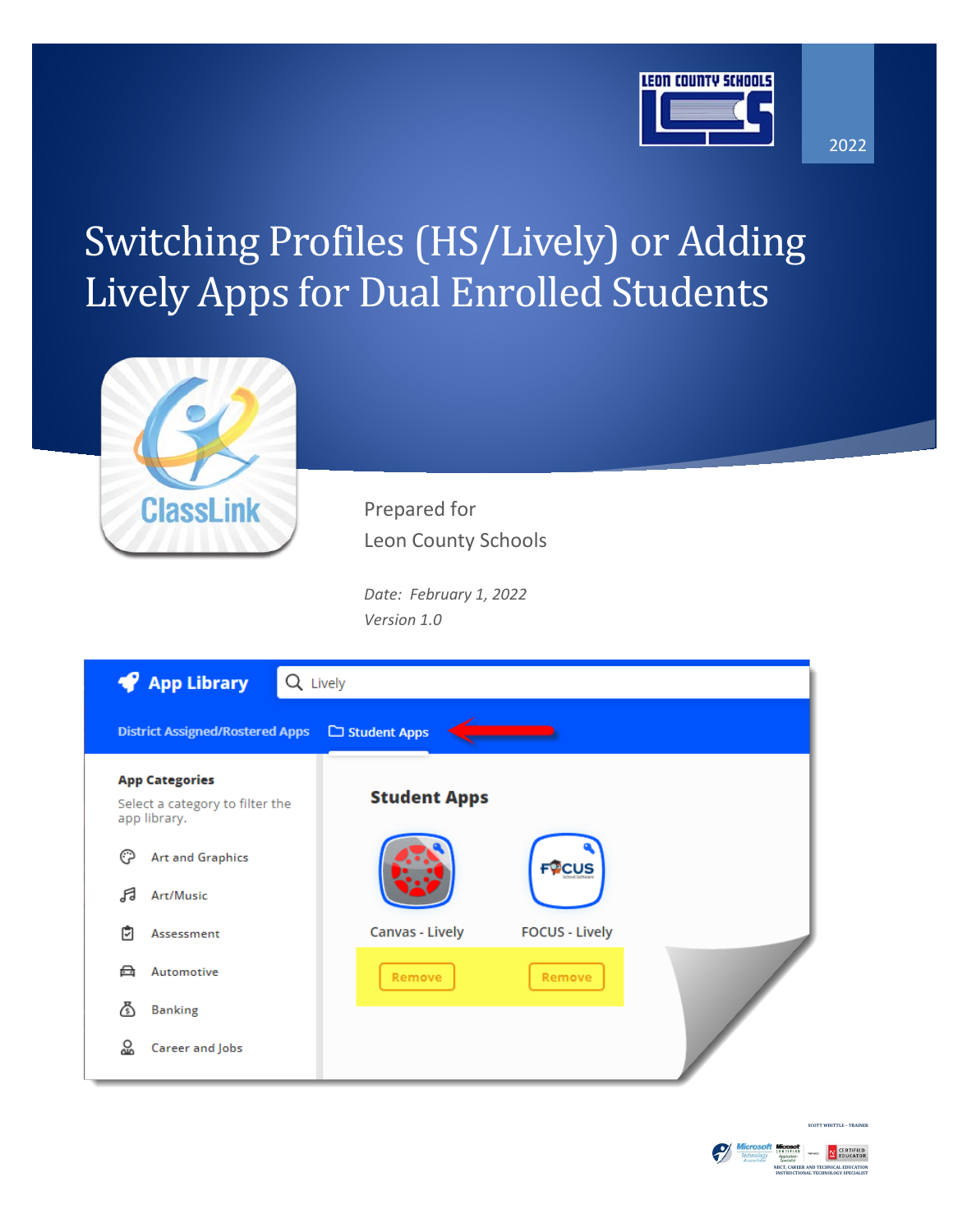

### Table of Contents

#### **DOCUMENT CONTROL**

| Author               |                                | <b>Scott Whittle</b>                                                            |                      |  |
|----------------------|--------------------------------|---------------------------------------------------------------------------------|----------------------|--|
| Title                |                                | Switching Profiles (HS/Lively) or Adding Lively Apps for Dual Enrolled Students |                      |  |
| <b>File Name</b>     |                                | Classlink_Profiles_Addingapps.Docx                                              |                      |  |
| <b>Milestone</b>     |                                | <b>End User Training</b>                                                        |                      |  |
| Last Edited          |                                | 2/1/2022 6:04 PM                                                                |                      |  |
| 2<br>Number of Pages |                                |                                                                                 |                      |  |
|                      |                                |                                                                                 |                      |  |
|                      | <b>Revision</b><br><b>Date</b> | <b>Revision Comments</b>                                                        | <b>Author</b>        |  |
| 1.0                  | 02/01/2022                     | <b>Created Document [Template]</b>                                              | <b>Scott Whittle</b> |  |
|                      |                                |                                                                                 |                      |  |
| <b>Version</b>       |                                |                                                                                 |                      |  |
|                      |                                |                                                                                 |                      |  |